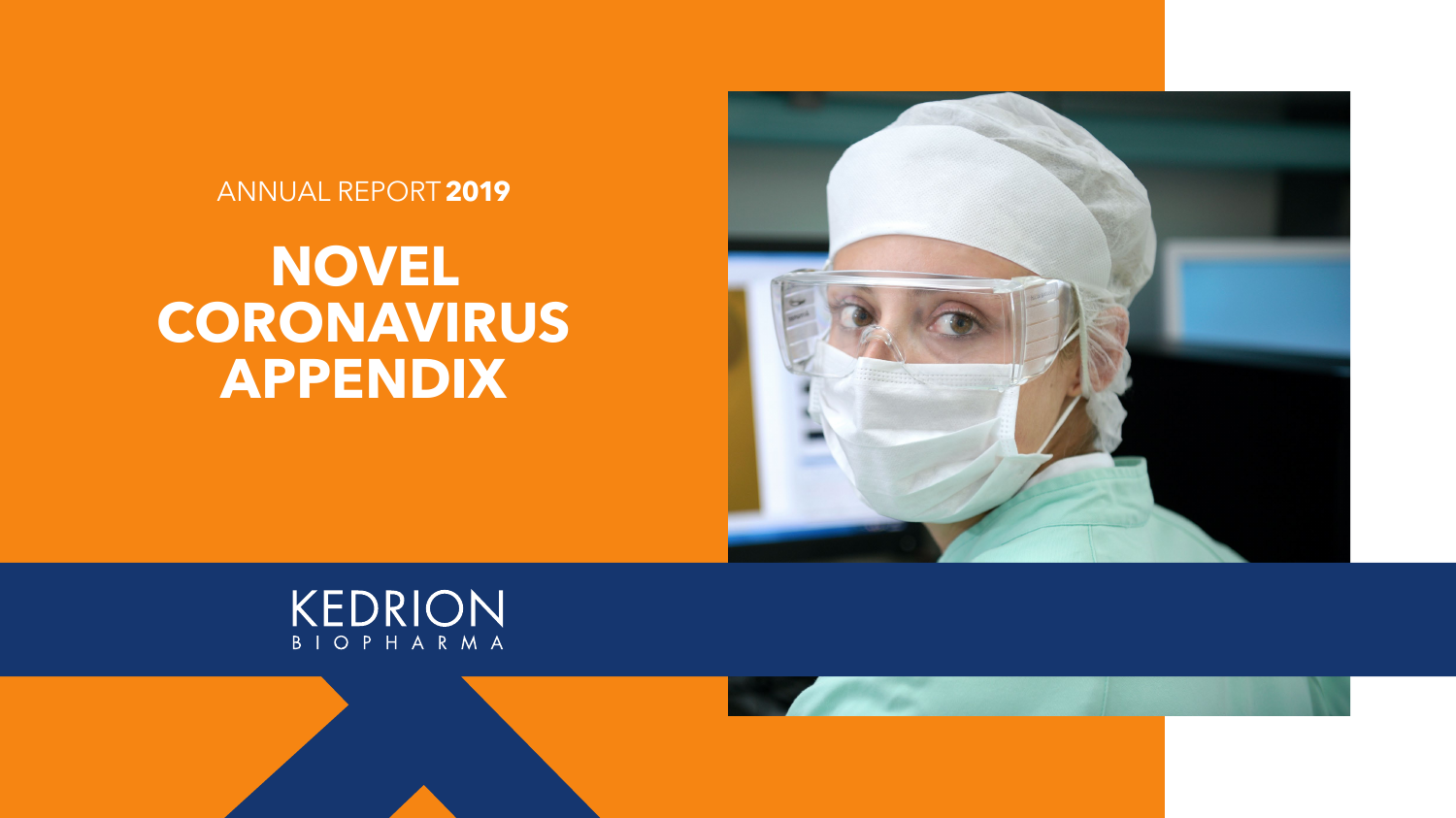This Annual Report for 2019 is being issued during the Covid-19 pandemic.

It is a time of great trial and distress here in Italy and around the world. I share the fear and sadness that has descended everywhere.

As the leader of a company that prides itself on its mission to take care of people and bring communities together, I feel a special burden of responsibility to protect our employees as well as the patients who have come to

depend upon our products.

And what's more: to strive to apply our special expertise and unique experience to help bring about the earliest possible end to this global threat.

Below we outline how we are responding to the crisis and what we are doing to accomplish our goals.

I am confident that, working together, we shall overcome.

Please be well and stay safe.



#### **MESSAGE FROM PAOLO MARCUCCI**

Dior Readers

Paolo Marcucci, Kedrion Chairman and CEO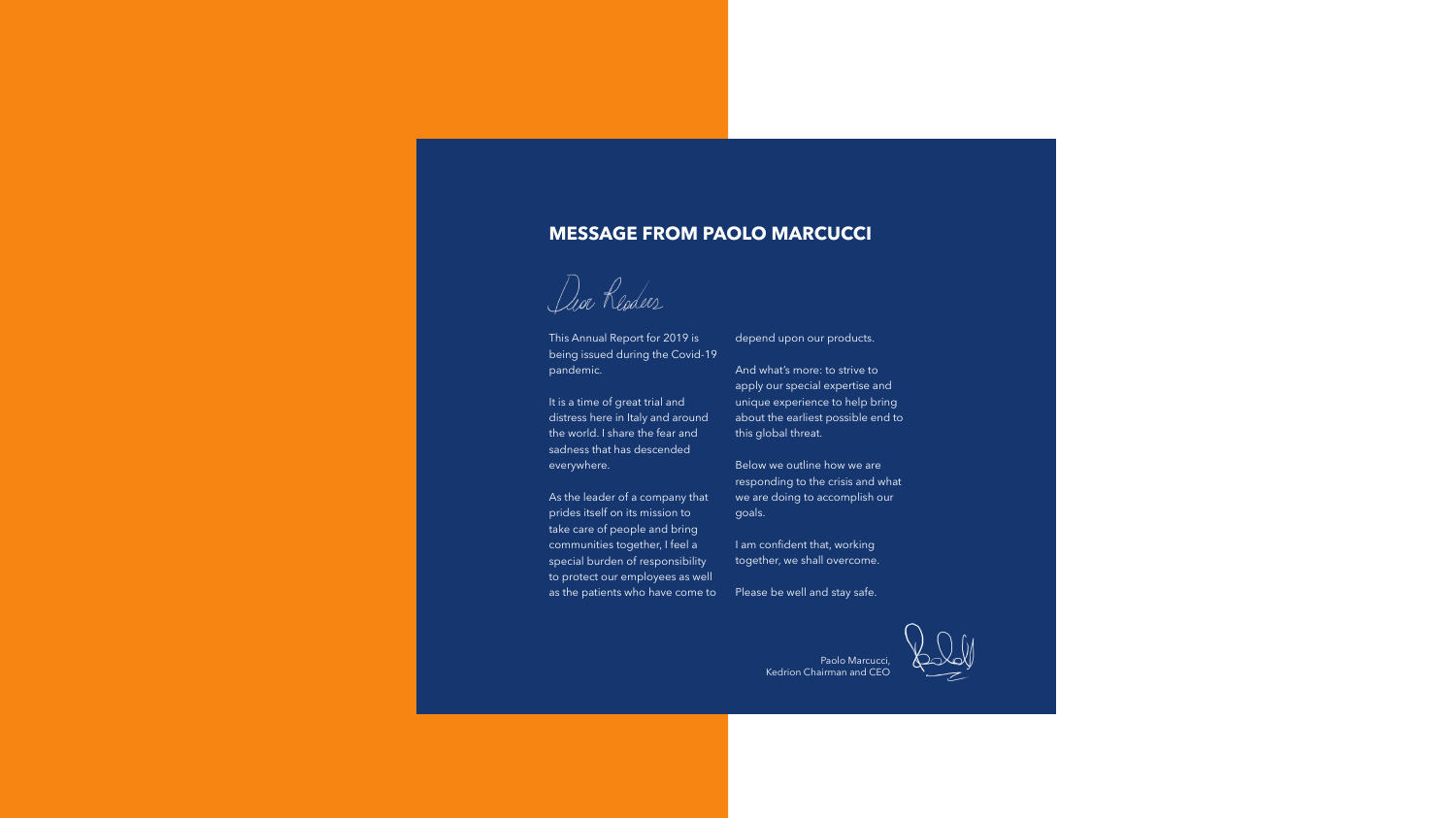#### **MEASURES FOR SAFEGUARDING PERSONNEL**

In order to guarantee and safeguard the health and safety of its employees and their families, Kedrion has taken immediate action following or exceeding the guidelines of international, national and local authorities, deemed necessary to prevent and limit the spread of the disease. These measures were applied first in Italy, one of the first European

countries to be affected by the Novel Coronavirus, and subsequently extended to the USA and to Hungary, where our other production plants and plasma collection centers are located and to all Kedrion subsidiaries around the world. These actions include offering to as many employees as possible the opportunity to work from home, adopting strict physical

The international medicalscientific community and the major associations in this sector, most notably the Plasma Protein Therapeutics Association (PPTA), agree that there is no evidence to suggest that the Covid-19 pandemic can in any way undermine the safety and quality of plasma-derived products. The stringent controls on plasma donation and on the raw material at source, and

the consolidated procedures of viral inactivation and removal which are carried out during the production process of our plasma-derived products, guarantee significant safety margins against this virus. Kedrion is recognized as an *essential business* in each of the Countries in which it carries out its production activities. Plasma and its intermediates are recognized both in the USA

distancing policies, adding additional specific cleaning and sanitizing programs, and providing employees with personal protective equipment. Additionally, we have offered remote training sessions and provided continual updates on how the emergency is being handled and recommendations on individual health and hygiene behavior.

## **MAINTAINING PRODUCTION TO SUPPORT PATIENTS**

and in Europe as *strategic materials* whose continued supply to health facilities must be guaranteed. Our global production network continues to be operational and to date there have been no specific critical issues or delays in work schedules, in relation both to plasma collection and to production of all our medicines, including Factor VIII, Factor IX, Albumin and Immunoglobulin.

### **PROTECTING OUR DONORS**

Donor safety is our top priority at KEDPLASMA. In the USA and Hungary, procedures and processes have been implemented to ensure our

donors are following and protected by all national and local guidelines while in our centers. Our centers have enhanced sanitization procedures and implemented additional employee/donor training to provide the safest donation process possible.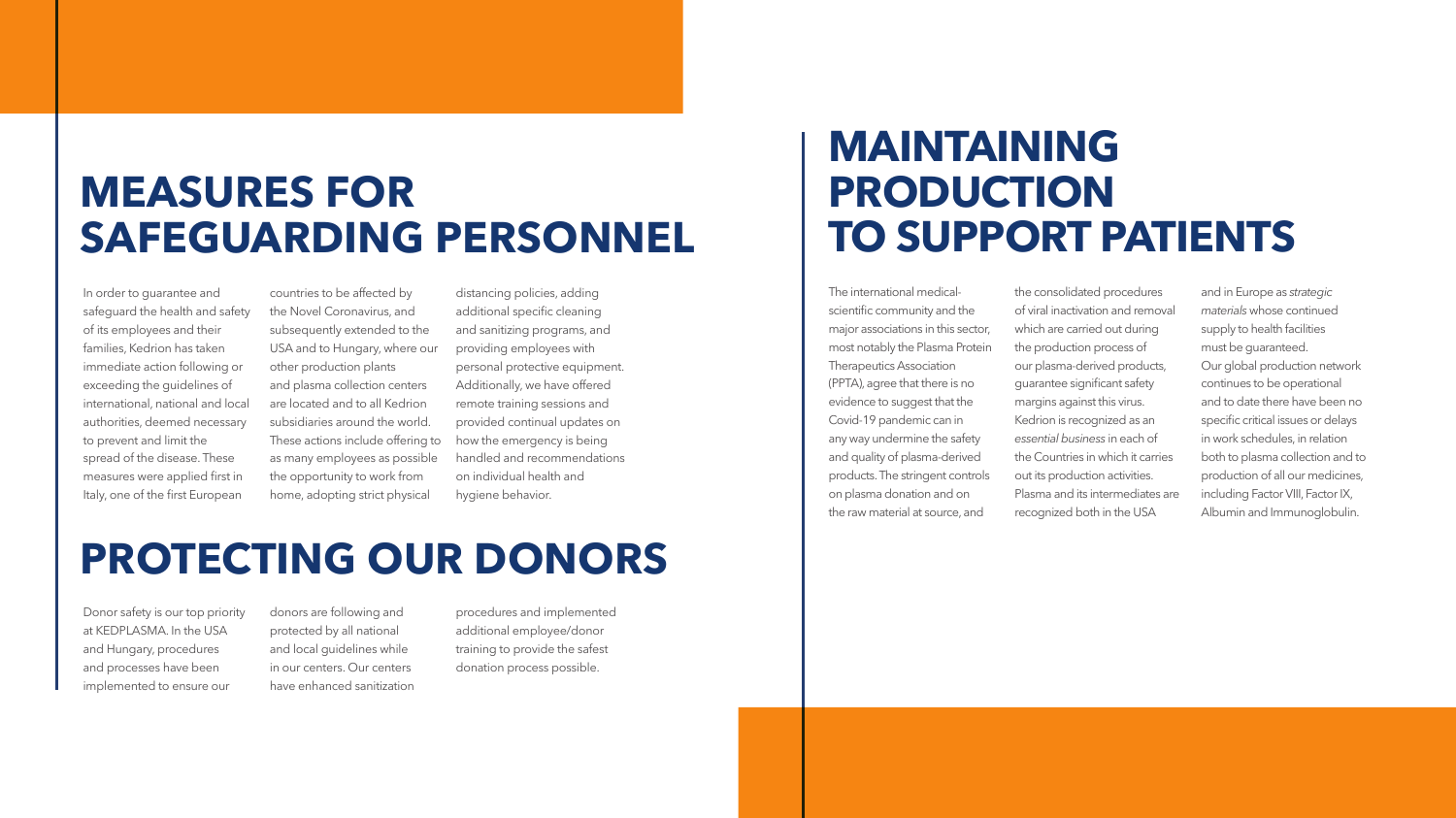#### **COMMITMENT TO RESEARCH AND ACTION**

As we write Kedrion is engaged on the front line in the fight against Covid-19. Our R&D Department has focused its efforts on the use of "convalescent plasma" – that is, plasma donated by patients

Current difficulties have not prevented us from reconfirming our solidarity with patient associations, medical institutions, scientific societies and the world of donors. We are recommitted to maintaining the dialogue, exchange and trust built up over many years of collaboration. We have concentrated our focus an effective Covid-19 treatment. Kamada Ltd. is an Israeli bio-tech company with which Kedrion already collaborates on the Anti-Rabies product KEDRAB®. Using convalescent plasma provided by Kedrion and a Kamada proprietary IgG platform technology, the team will produce a human plasma-derived Anti-SARs-COV-2 (Covid-19) polyclonal Immunoglobulin (IgG) product as a potential treatment for Coronavirus patients within a relatively short time – a hopeful and exciting prospect. The primary focus of the collaboration initially will be to provide the product as treatment to patients in Italy, Israel and the US

on patients and on guaranteeing them the supply of the medicines they need. To reduce the risk of exposure to Covid-19, we have supported initiatives such as home delivery of medicines, especially geared towards safeguarding those who are most vulnerable. In Italy, where we continue to

of equipment and kits which we have supplied to the National Health System.

The Italian Society of Transfusion Medicine recommends that Covid-19 convalescent plasma be virally inactivated and processed in a qualified plant. Kedrion can satisfy these requirements at our Sant'Antimo (Italy) plant where the Covid-19 convalescent plasma can undergo solvent/detergent (S/D) viral inactivation treatment.

We will continue to protect our employees, serve our patients, share with our communities and contribute to the local and global efforts to confront and defeat the Covid-19 pandemic.

### **SUPPORTING OUR COMMUNITIES**

guarantee to the National Health System contract manufacturing services of plasma collected by the partner Regions, we work alongside donor associations in order to raise public awareness on the need to donate plasma, thereby maintaining the supply of life-saving medicines.

who have recovered from the disease and is therefore likely rich in anti-virus antibodies. This plasma might be an effective treatment when transfused into patients suffering from the virus. It can also be the source of more

concentrated Immunoglobulin that might likewise prove to be an effective treatment.

We have just entered into an agreement that could put us in a leading position in the quest for

through various clinical programs, and subsequently expanding development and commercialization efforts to additional markets.

We have already begun to collect convalescent plasma in our KEDPLASMA collection centers in the US and Hungary.

The use of convalescent plasma is already producing promising results. We acted immediately by offering our expertise and technology to transfusion centers, which in many Regions throughout Italy have adopted this therapy on a trial basis. In these cases the plasma undergoes a viral inactivation process with the use